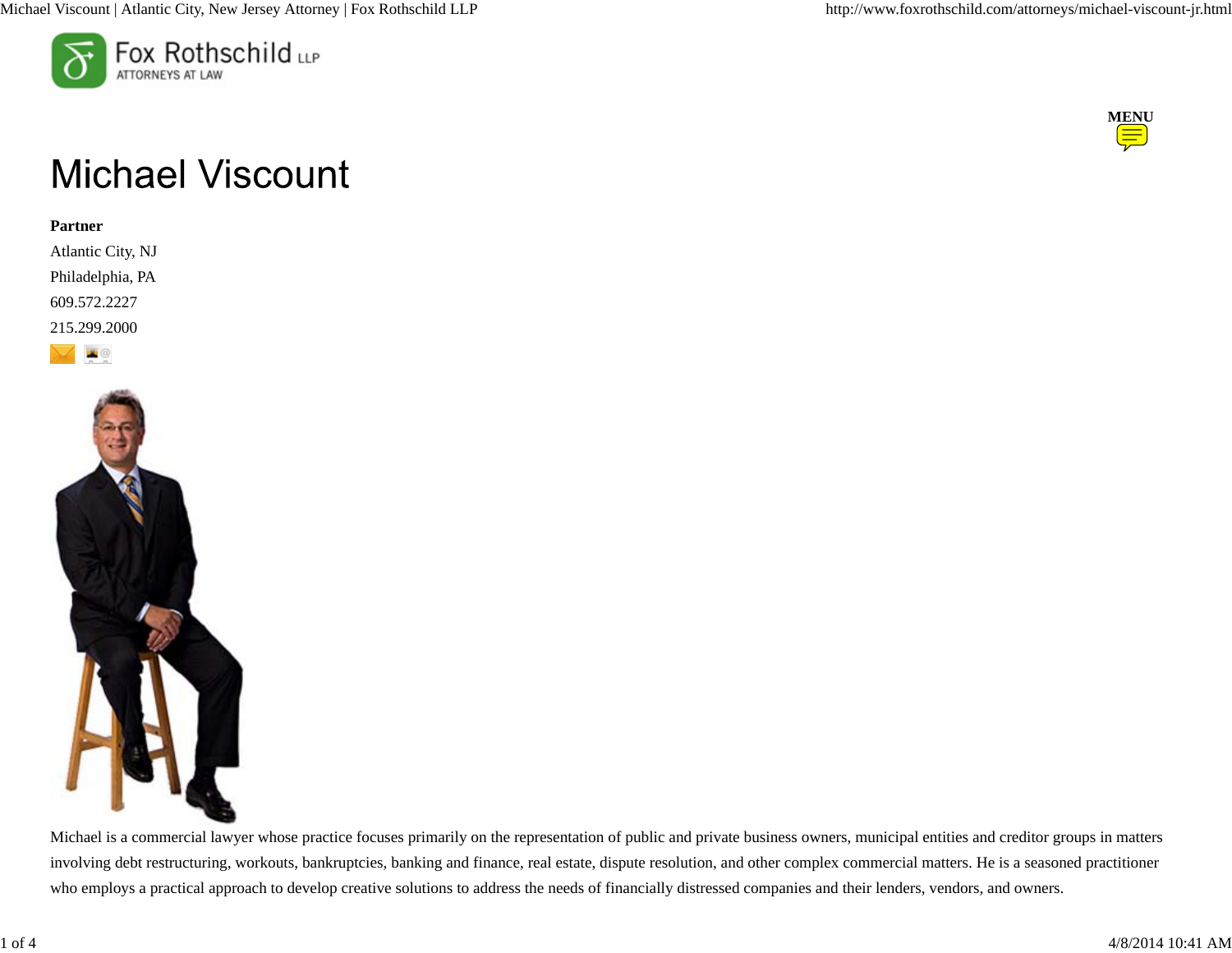Michael Viscount | Atlantic City, New Jersey Attorney | Fox Rothschild LLP http://www.foxrothschild.com/attorneys/michael-viscount-jr.html

Practicing since 1981, Michael has handled successful resolutions of complex situations involving a large cross section of the American economy, including casino, industrial, health care, telecom, manufacturing, real estate, broadcasting and other business interests in and out of bankruptcy. Included among these have been chapter 11 debtor Atlantic Broadcasting; the steering committee of lenders for Revel Atlantic City, the bondholders committee for the Claridge Casino Hotel; unsecured creditors' committees for Fontainebleau Las Vegas Holdings, Rockaway Bedding, Custom Food Products, PBI Regional Medical Center, Network Access Solutions, 15-35 Hempstead Properties and Burke Industries; individual creditors in the bankruptcy cases of Delphi Automotive, Trump Entertainment, The Sands Casino Hotel, President Casinos, The Glass Group, and Anchor Glass Products; trustees for AM Communications, English Equestrian Group, Forest City Automotive, and Miller Harness Company; and both secured creditors and debtors in complex foreclosures of commercial real estate.

Michael currently serves as the Managing Partner of the firm's Atlantic City office and is a member of the Executive Committee.

# **Before Fox Rothschild**

Michael worked in the Federal Office of the Comptroller of the Currency. In law school at the University of Richmond, he was a member of *Phi Delta Phi* and the *Law Review*. His undergraduate degree is from the University of Virginia.

# **Beyond Fox Rothschild**

Michael is active in his community and has served on various public and private boards and community organizations. Michael chaired the board of the Atlantic-Cumberland Chapter of the American Red Cross from 2005 to 2006 and served as a board member from 1999 to 2006. From 2008 to 2010, he served a term as an elected member of the Board of Education for the City of Northfield, New Jersey and has served as a United Way Coordinator and as a Commissioner on the Environmental Commission for the City of Linwood, New Jersey where he now resides with his wife and two sons.

# **Client Resources**

## **New Jersey Foreclosure Blog**

Enforcement of mortgages through judicial foreclosure is on the rise, especially in New Jersey, as the current economic environment has compelled commercial lenders to look to collateral for recovery on defaulted loans. Join our team as they examine the nuances of New Jersey foreclosure law and procedure and analyze its financial and social impacts. **View Blog**

# **Honors and Awards**

- Martindale-Hubbell "AV" rated
- Included in a list of "Super Lawyers" by *New Jersey Monthly Magazine* and *Law & Politics Magazine* (2010)
- Included in a list of "Super Lawyers" in the field of Bankruptcy & Creditor/Debtor Rights by *Super Lawyers Magazine* (Corporate Counsel Edition) (2010)

# Biography

### News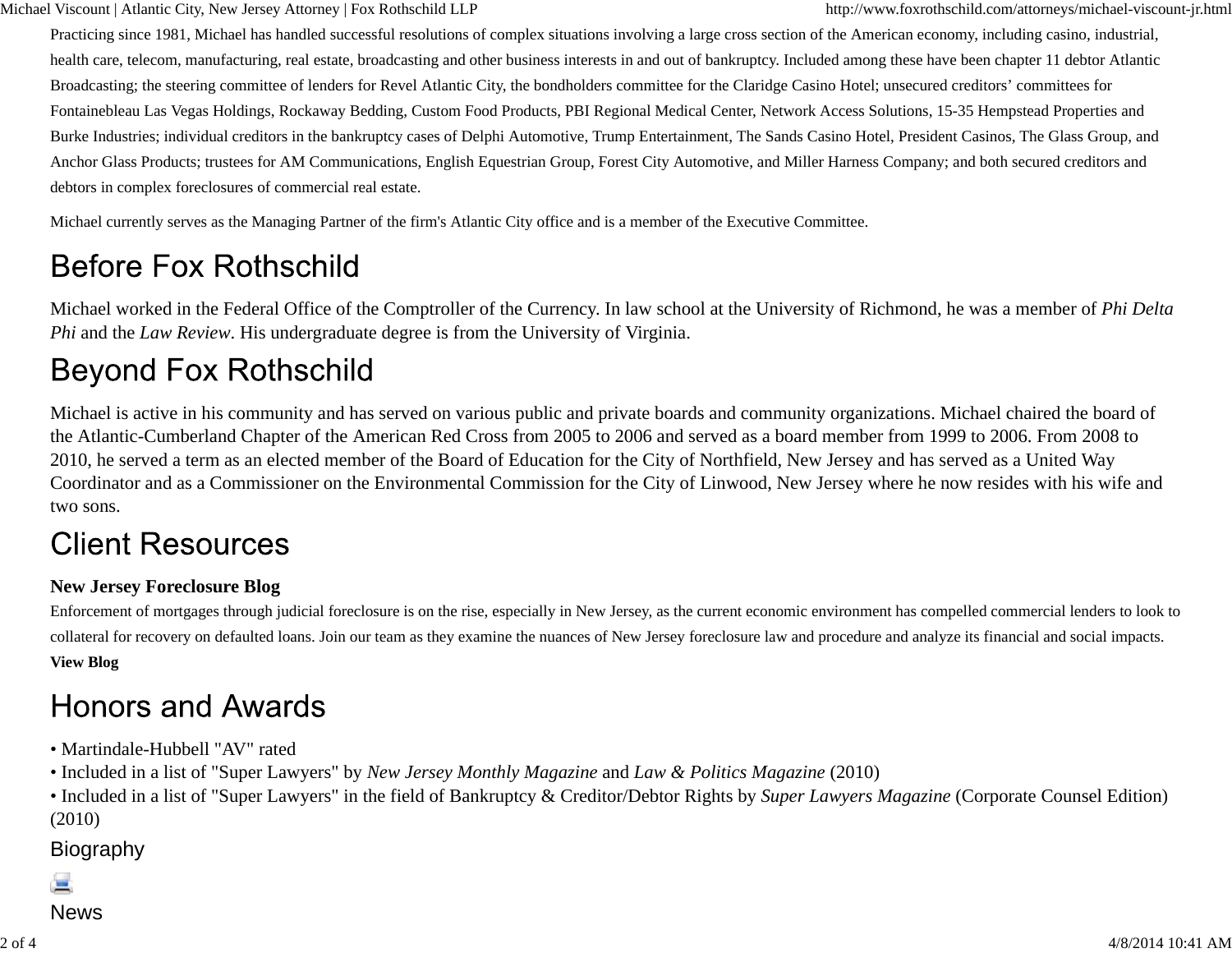Michael Viscount | Atlantic City, New Jersey Attorney | Fox Rothschild LLP http://www.foxrothschild.com/attorneys/michael-viscount-jr.html

Publications

Speaking Engagements/Events

 $\sqrt[3]{Blog}$ 

## Practice Areas

Financial Restructuring & Bankruptcy

Franchising, Licensing & Distribution

Financial Services Industry

## Bar Admissions

New Jersey

Pennsylvania

## Education

J.D., University of Richmond, 1981

B.A., University of Virginia, 1975

## Court Admissions

U.S. Supreme Court

State and Federal Courts in New Jersey

State and Federal Courts in Pennsylvania

## Memberships

American Bankruptcy Institute

American Bar Association